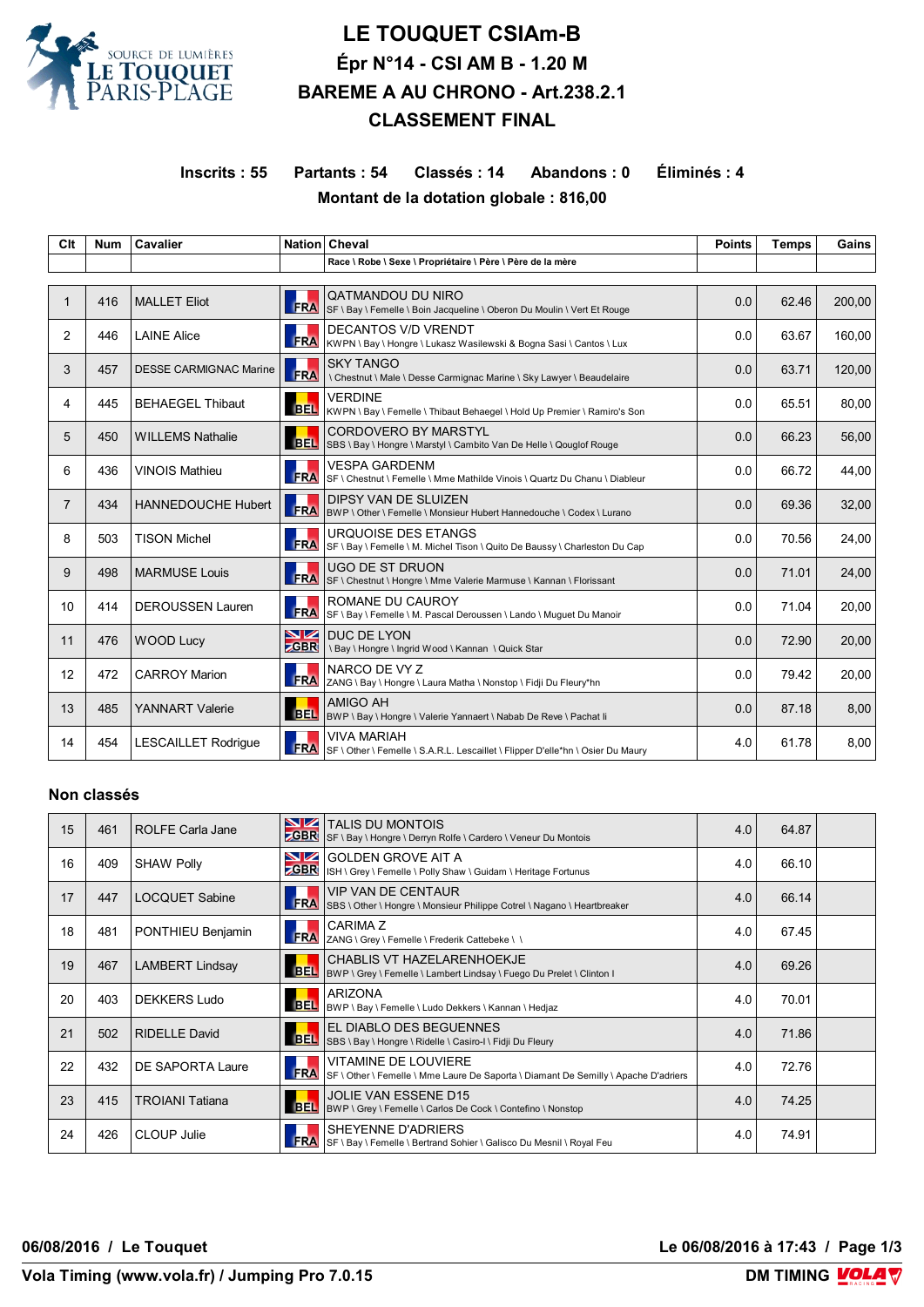### **LE TOUQUET CSIAm-B Épr N°14 - CSI AM B - 1.20 M BAREME A AU CHRONO - Art.238.2.1 CLASSEMENT FINAL**

| Clt | <b>Num</b> | <b>Cavalier</b>              |            | Nation Cheval                                                                                            | <b>Points</b> | <b>Temps</b> | Gains |
|-----|------------|------------------------------|------------|----------------------------------------------------------------------------------------------------------|---------------|--------------|-------|
|     |            |                              |            | Race \ Robe \ Sexe \ Propriétaire \ Père \ Père de la mère                                               |               |              |       |
| 25  | 495        | <b>BAR Charlotte</b>         | FRA        | ALADIN DE L'EPINE<br>SF \ Chestnut \ Hongre \ Mme Charlotte Bar \ Rock'n Roll Semilly \ Si Tu Viens      | 4.0           | 77.52        |       |
| 26  | 460        | <b>APPELTANS Elke</b>        | <b>BEL</b> | <b>JALISCO V/D BOSBEEK</b><br>BWP \ Chestnut \ Hongre \ Sara Panis \ Echo Van 't Spiveld \ Nabab De Reve | 4.0           | 77.94        |       |
| 27  | 420        | <b>DELPORTE Blaise Andre</b> | <b>FRA</b> | <b>SPRAT DES FALAISES</b><br>SF \ Chestnut \ Hongre \ Ecurie Di Vito \ Jaguar D'epic \ Jabbar            | 4.0           | 79.34        |       |
| 28  | 423        | NICODEME Charlotte           | <b>FRA</b> | TAKE EASY DU GENET<br>SF \ Bay \ Femelle \ M. Fabrice Fillette \ Quite Easy \ Urleven Pironniere*vendee  | 4.0           | 86.51        |       |
| 29  | 497        | <b>BECKER Noemie</b>         | <b>BEL</b> | EURO DOLLAR GP DU BOIS MADAME<br>SBS \ Bay \ Male \ Leonard Jonathan \ Dollar De La Pierre \ Galoubet A  | 8.0           | 70.08        |       |
| 30  | 506        | <b>CELIS Kim</b>             | <b>BEL</b> | <b>BEAUJOLAIS</b><br>KWPN \ Bay \ Femelle \ Kim Celis \ Oramé \ Ueleme De Longpre                        | 8.0           | 75.22        |       |
| 31  | 428        | <b>KNAEBEL Marion</b>        | <b>FRA</b> | ALICE DE CHAMBOURG<br>WESTF \ Bay \ Femelle \ Mademoiselle Marion Knaebel \ Avec Coeur Hann \ C Indoctro | 8.0           | 75.50        |       |
| 32  | 412        | POPIHN Roxane                | <b>FRA</b> | <b>ULANE DE NAELLE</b><br>SF \ Bay \ Femelle \ Mme Roxane Popihn \ Quincy / Quaprice \ Quick Star        | 8.0           | 77.71        |       |
| 33  | 466        | <b>ROUSSEL Florine</b>       | <b>FRA</b> | ROONY DE BAS<br>SF \ Chestnut \ Hongre \ De La Loue \ Kiwi Du Fraigneau \ Leprince De Thurin             | 8.0           | 78.40        |       |
| 34  | 499        | <b>DUVAL Melle</b>           | <b>FRA</b> | <b>VANINA DELORME</b><br>SF \ Other \ Femelle \ Liste Rouge \ Luccianno \ Voltaire                       | 8.0           | 81.62        |       |
| 35  | 459        | <b>PLAS Victor</b>           | <b>BEL</b> | VALSE DE DIAMANT<br>SBS \ Bay \ Femelle \ Olivier Plas \ Diamant De Semilly \ I Love You                 | 8.0           | 85.24        |       |
| 36  | 470        | <b>COLOT Elisabeth</b>       | <b>FRA</b> | UNIQUE DU LYS<br>SF \ Bay \ Male \ Mme Elisabeth Colot \ Quite Easy \ Oberon Du Moulin                   | 8.0           | 86.91        |       |
| 37  | 401        | <b>RODBERG Charlie</b>       | <b>BEL</b> | UTOPY DE REVE<br>\ Chestnut \ Femelle \ Rodberg Charlie \ Chef Rouge \ King's Road                       | 9.0           | 89.20        |       |
| 38  | 482        | <b>MALLET Charlene</b>       | <b>FRA</b> | RAVEL D'YMONVILLE<br>SF \ Chestnut \ Male \ Mme Charlene Mallet \ Rosire \ Si Tu Viens                   | 12.0          | 61.27        |       |
| 39  | 417        | <b>DE BELIE Daniel</b>       | <b>BEL</b> | <b>SHALOM</b><br>KWPN \ Bay \ Hongre \ Daniel De Belie \ Karandasj \ Heartbreaker                        | 12.0          | 71.03        |       |
| 40  | 408        | THEODAT Lea                  | <b>FRA</b> | SAROUMANE PALIJA<br>SF \ Chestnut \ Hongre \ Mme Nathalie Blanchon \ Chef Rouge \ Hadj A                 | 12.0          | 73.34        |       |
| 41  | 431        | <b>MORNEAU Emmanuel</b>      | <b>FRA</b> | TCHINUP DE LA RONELLE<br>SF \ Chestnut \ Femelle \ Emmanuel Morneau \ Chin Chin \ Adelfos                | 12.0          | 74.08        |       |
| 42  | 478        | <b>LAURY Matthieu</b>        | <b>FRA</b> | SAIDA DU GABEREAU<br>SF \ Bay \ Femelle \ Matthieu Laury \ Allegreto \ Arlequin                          | 12.0          | 81.93        |       |
| 43  | 491        | <b>DELARBRE Philibert</b>    |            | <b>VALDES UN PRINCE</b><br>FRA \ \ Bay \ Hongre \ M. Philibert Delarbre \ Nabab De Reve \ Chin Chin      | 12.0          | 100.62       |       |
| 44  | 406        | <b>VANNIER Benedicte</b>     | <b>FRA</b> | REBECCA DE LA DEME<br>SF \ Chestnut \ Femelle \ Franck Vannier \ Airborne Montecillo \ Quito De Baussy   | 13.0          | 91.50        |       |
| 45  | 440        | SCAUFLAIRE Lea               | <b>BEL</b> | ANTONIA VAN DE HELLE Z<br>ZANG \ Bay \ Femelle \ Magos \ Asca Z \ Levisto Z                              | 15.0          | 97.40        |       |
| 46  | 455        | <b>RIDELLE Louis</b>         | <b>BEL</b> | PIVOINE D'ARCHONFOSSE<br>\ Bay \ Femelle \ David Ridelle \ Phelius Ste Hermelle \ Dionysos               | 16.0          | 69.30        |       |
| 47  | 448        | <b>GENET Pauline</b>         | <b>BEL</b> | QUINOX K<br>OLDBG \ Bay \ Hongre \ Genet Pauline \ Quinar \ Contender                                    | 16.0          | 79.02        |       |
| 48  | 441        | ADOLPHE Astrid               | <b>FRA</b> | VODKA CLASS<br>SF \ Bay \ Femelle \ Mme Astrid Adolphe \ Lucky Boy \ Tresor De Cheux                     | 16.0          | 82.24        |       |
| 49  | 493        | <b>LATOUR Brigitte</b>       |            | <b>NEW TCHIN</b><br>FRA SF \ Bay \ Hongre \ Madame Brigitte Latour \ Quicklove Fontaine \ Laudanum       | 16.0          | 86.10        |       |
| 50  | 453        | <b>EBIN Alexandre</b>        | <b>FRA</b> | SPORTIF DE RAMPAN<br>SF \ Bay \ Hongre \ Alexandre Ebin \ Zandor Z \ Narcos li                           | 23.0          | 96.80        |       |

# **Éliminé**

| 427 | LUX Manon      | <b>PLEIADE MELINIERE</b><br><b>FRA</b> SF \ Chestnut \ Femelle \ Manon Lux \ Dandy Du Plape \ Papyrus De Chivre |  |  |
|-----|----------------|-----------------------------------------------------------------------------------------------------------------|--|--|
| 443 | DEHAIS Pauline | ORIELA DES FONTAINES<br>FRA SF \ Other \ Femelle \ Madame Josée Mauger \ Diams Du Grasset \ Arra D'auzay        |  |  |

**06/08/2016 / Le Touquet Le 06/08/2016 à 17:43 / Page 2/3**